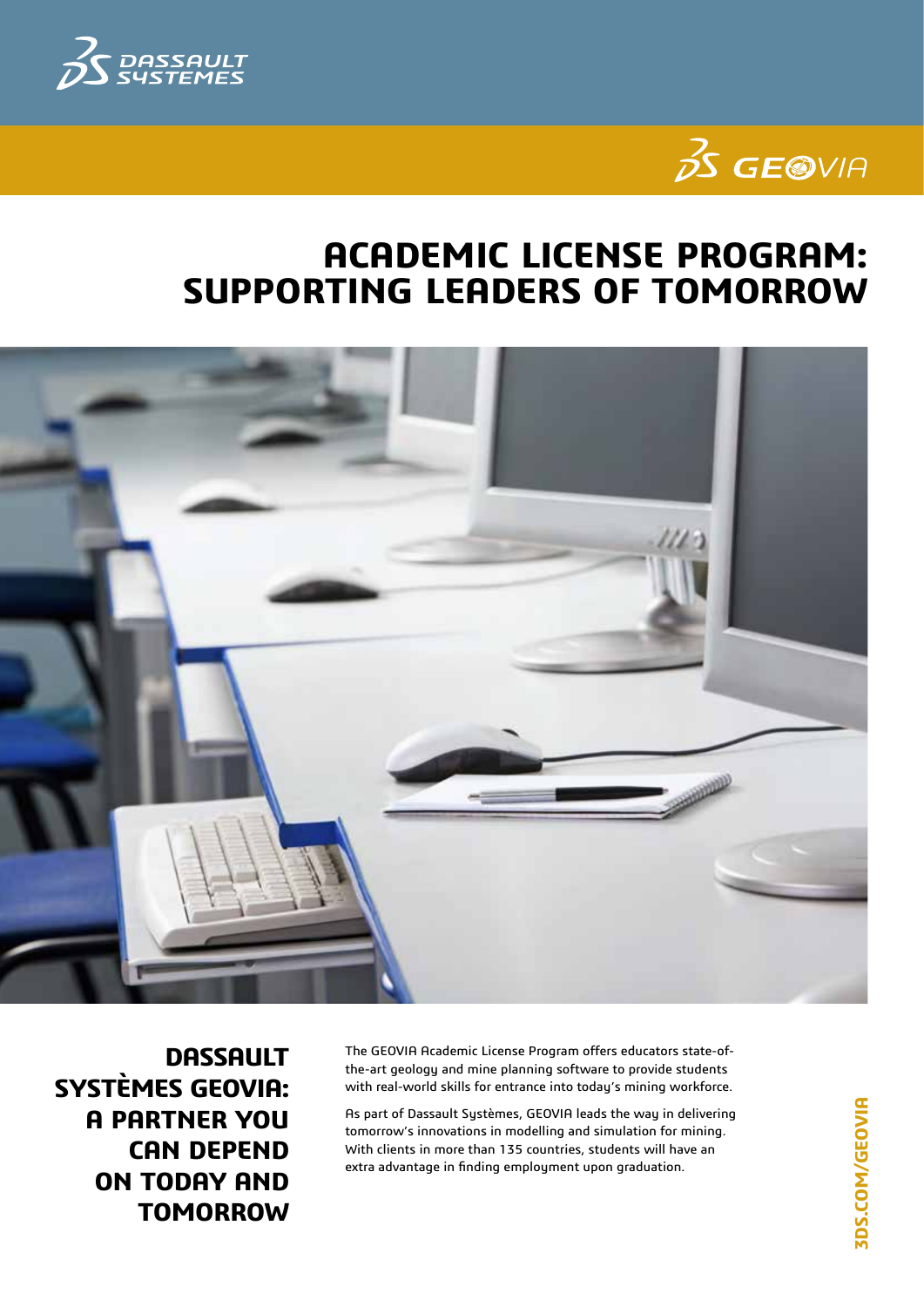# GEOVIA Academic License Program



Dassault Systèmes GEOVIA has clients in over 135 countries, increasing graduates' employment opportunities.

Educators play a central role in developing the leaders of tomorrow. You continually strive to ensure students have the real-world skills they will need to enter the workforce. With technology playing an ever increasing role in exploration and mining, you are continually challenged to keep up with the state-of-the-art software being employed.

At Dassault Systèmes GEOVIA, we understand the need for educational institutions to incorporate the latest industry technology into the programs offered. The GEOVIA Academic License Program helps build ongoing partnerships that go beyond incorporating our software into your curriculum. We ensure educators receive training that will help them in the classroom and provide technical support when you need it - all at a reduced price.

By participating in the Program, your students benefit by learning how the latest, industry-standard software is used in geology, mine planning and management processes. When your students commence their internship,

they will have work-ready skills thanks to their training with GEOVIA applications.

GEOVIA is proud to be a key partner with more than 100 educational institutions around the world by providing them with the support they need to educate the industry leaders of tomorrow.

#### **Benefits**

- • Incorporate industry-standard technology into your programs.
- • Purchase software that would otherwise be cost prohibitive at a reduced cost.
- Receive training and support for your institution from GEOVIA subject matter experts.
- Provide students the technical skills they need to enter the workforce.
- • Enable your students to find work faster by gaining valuable experience with the industry's most widely used software.

#### **Program Overview**

The GEOVIA Academic License Program is available to accredited geology and mining educational institutions, including universities and colleges. It supports computer lab training and project work, providing students and educators with geology and mine planning software. The Program includes one network license that manages access to the software for up to 10 concurrent users. Academic licenses are valid for one year and can be renewed annually if ongoing Program participation criteria is met.

#### **Included in the program**

- Network software license with 10 concurrent user connections and securitu lock.<sup>\*</sup>
- Option to purchase additional connections at a reduced cost.
- • Discounted participation in our Maintenance and Support Program.\*\*

*\*Additional connection options are available to meet those educational institutions with larger requirements.*

*\*\*Maintenance and Support provides regular upgrades to the software. Technical Support is limited to the designated License Administrator.* 



Provide the software skills your students need for their future jobs.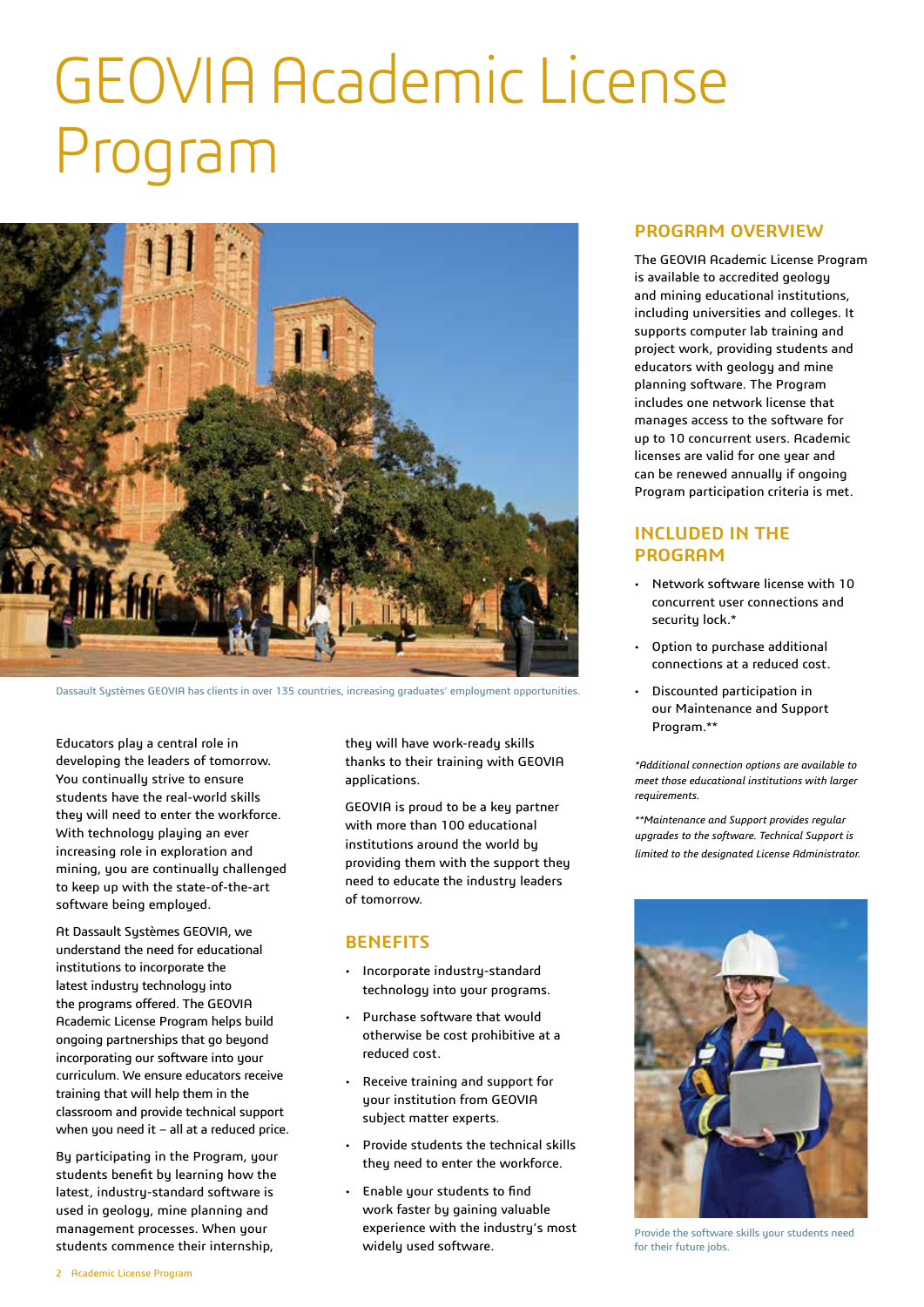

Students will train on the industry's leading software.

#### **Program Eligibility**

To qualify for the GEOVIA Academic License Program, your educational institution must:

- • Be a fully accredited educational institution and offer courses in mine engineering or geological sciences that can be applied to graduation credits.
- Offer structured courses that incorporate the use of GEOVIA's software into at least one major class project during the school year.
- Nominate a full-time educator as the License Administrator.
- • Limit the software use to educational, research and training purposes only. The software cannot be used for consulting projects by faculty members, technical assistants or students.
- • Install software on computers that meet minimum system requirements.
- Acknowledge Dassault Systèmes GEOVIA as the software product in all published course descriptions and when the software is used in published project work or research.
- Provide GEOVIA approval to reference the institution in its promotional materials.
- • Ensure that an officer or executive of the educational institution with approval authority signs the software license agreement.

• Provide GEOVIA with the free use of a lecture hall or computer lab at least twice per year, subject to a mutually agreed upon time.

#### **The Role of the License Administrator**

The License Administrator plays a key role as the liaison between the educational institution and Dassault Systèmes GEOVIA, acting as a single point of contact with GEOVIA's Services and Support teams, and auditor of the usage of software licenses. To ensure your institution and its students get the most value out of GEOVIA's software, all new License Administrators must take five days of paid training from GEOVIA at the start of the first year of Program participation. One day of additional training completed at a GEOVIA facility, on-site or online, is required each year thereafter for existing License Administrators. Additional fees for staff time and travel expenses will apply.



More than 100 educational institutions partner with Dassault Sustèmes GEOVIA.



Educators play a critical role in developing the leaders of tomorrow.

#### **Software Installation**

To ensure your students have the best learning experience with GEOVIA software, your institution must provide approval and access for GEOVIA Services to install the software. GEOVIA staff will ensure the network connections are set up properly and that the software is functioning optimally. Setup can be done remotely or at your facility; additional fees for both staff time and travel expenses may apply.

#### **Ongoing Participation after the First Year**

To maintain the use of GEOVIA software licenses after the first year of Program participation, institutions must purchase an annual Maintenance and Support subscription at the Academic License Program discounted fee and must ensure the License Administrator meets all of their obligations including annual audit and assessment reporting.